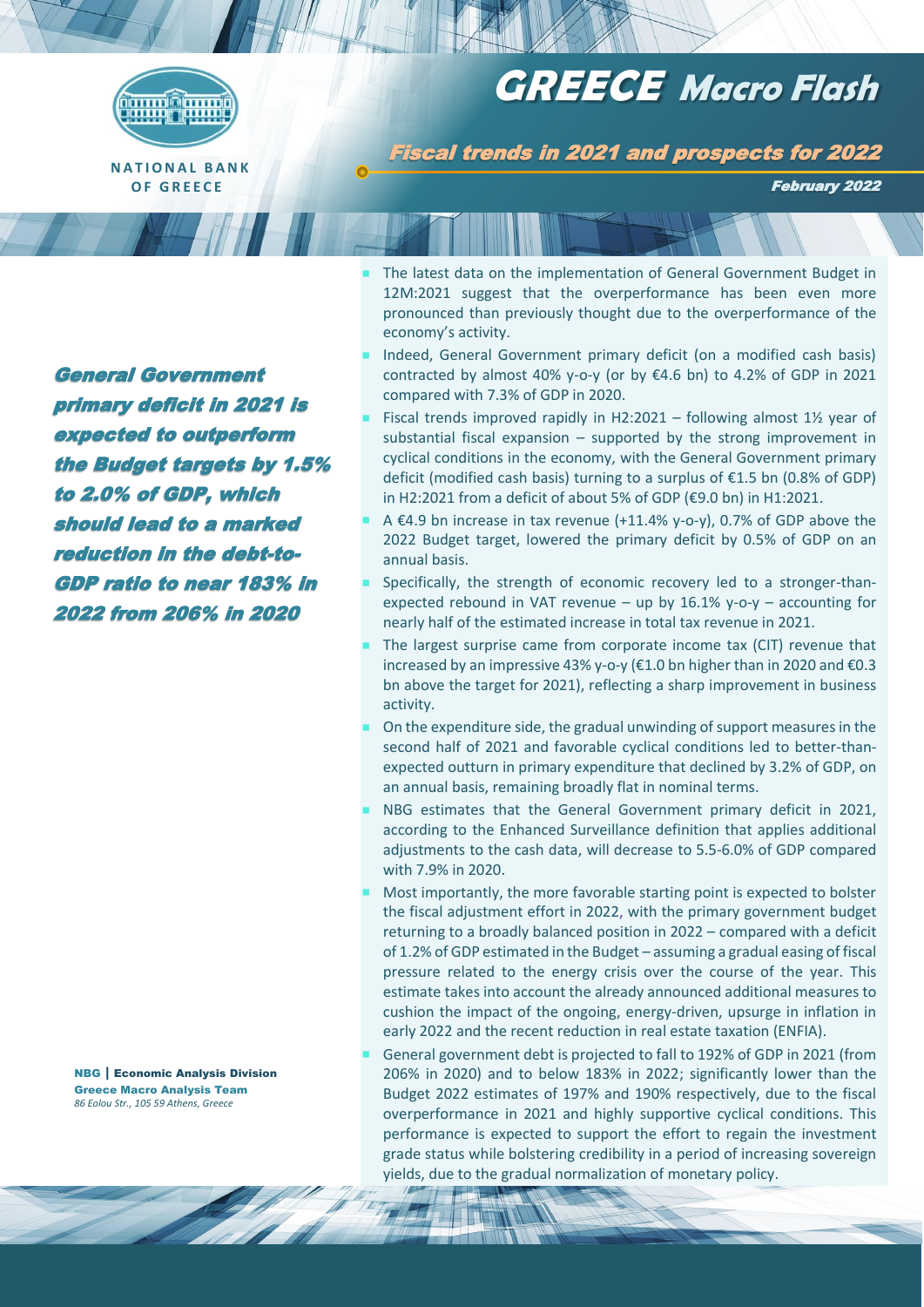General Government primary deficit, on a modified cash basis, contracted by c. 40% y-o-y (or by  $\epsilon$ 4.6 bn) to 4.2% of GDP, presaging a faster than budgeted fiscal rebalancing



The fiscal position improved drastically in H2:2021



A strong cyclical turnaround in revenue since mid-2021, bolstered by better-than-expected GDP growth



### The lower-than-expected primary deficit in 2021 leads to a better starting point for 2022, speeding up the fiscal adjustment and cushioning fiscal risks

General Government Budget data for 12M:2021 suggest that the overperformance against the respective Budget 2022 target has been even more pronounced than previously thought (see NBG - [Greece Macro Flash](https://www.nbg.gr/-/jssmedia/Files/nbgportal/reports/migrated-data/files/greek/the-group/press-office/e-spot/reports/documents/nbg_macroflash_budget2022_fnl.pdf?rev=-1) December 17, 2021). Indeed, General Government primary deficit (on a modified cash basis) contracted by almost 40% y-o-y (or by €4.6 bn) to 4.2% of GDP in 2021 compared with 7.3% of GDP in 2020. Although the available data are not fully aligned with the ESA 2010 standard, the substantial decrease in the cash deficit presages a significant improvement in the primary balance according to the Enhanced Surveillance definition. In fact, on this definition the y-o-y drop in the primary deficit is estimated at about 2.0% of GDP, to 5.5%- 6.0% of GDP in 2021, when applying the main adjustments related to the Enhanced Surveillance Definition (mostly comprising the exclusion of the SMP/ANFA revenue). Most importantly, this overperformance in 2021 sets a more favorable starting point for 2022 and points to a further significant improvement in 2022.

Indeed, the fiscal trends rapidly reversed course in H2:2021 – following about  $1\frac{1}{2}$  year of substantial fiscal expansion supported by the strong improvement in cyclical conditions, with the General Government primary deficit (modified cash basis) turning to a surplus of €1.5 bn (0.8% of GDP) in H2:2021 from a deficit of about 5% of GDP (€9.0 bn) in H1:2021. The real GDP growth forecast of 6.9% y-o-y for 2021, included in the Budget 2022, has been exceeded by a wide margin, with the estimated increase in GDP now being around 9.5% y-o-y in FY:2021.

Importantly, this performance implies even stronger positive base effects for government revenue in 2022, when GDP is expected to grow by a solid 4.4% y-o-y. Furthermore, increased inflation in Q4 (+4.5% y-o-y compared with 0.2% in 9M:2021) supported tax revenue, bolstering the size of the tax base in nominal terms, in a period when domestic demand, in real terms, remained robust, due to the continuing rise in real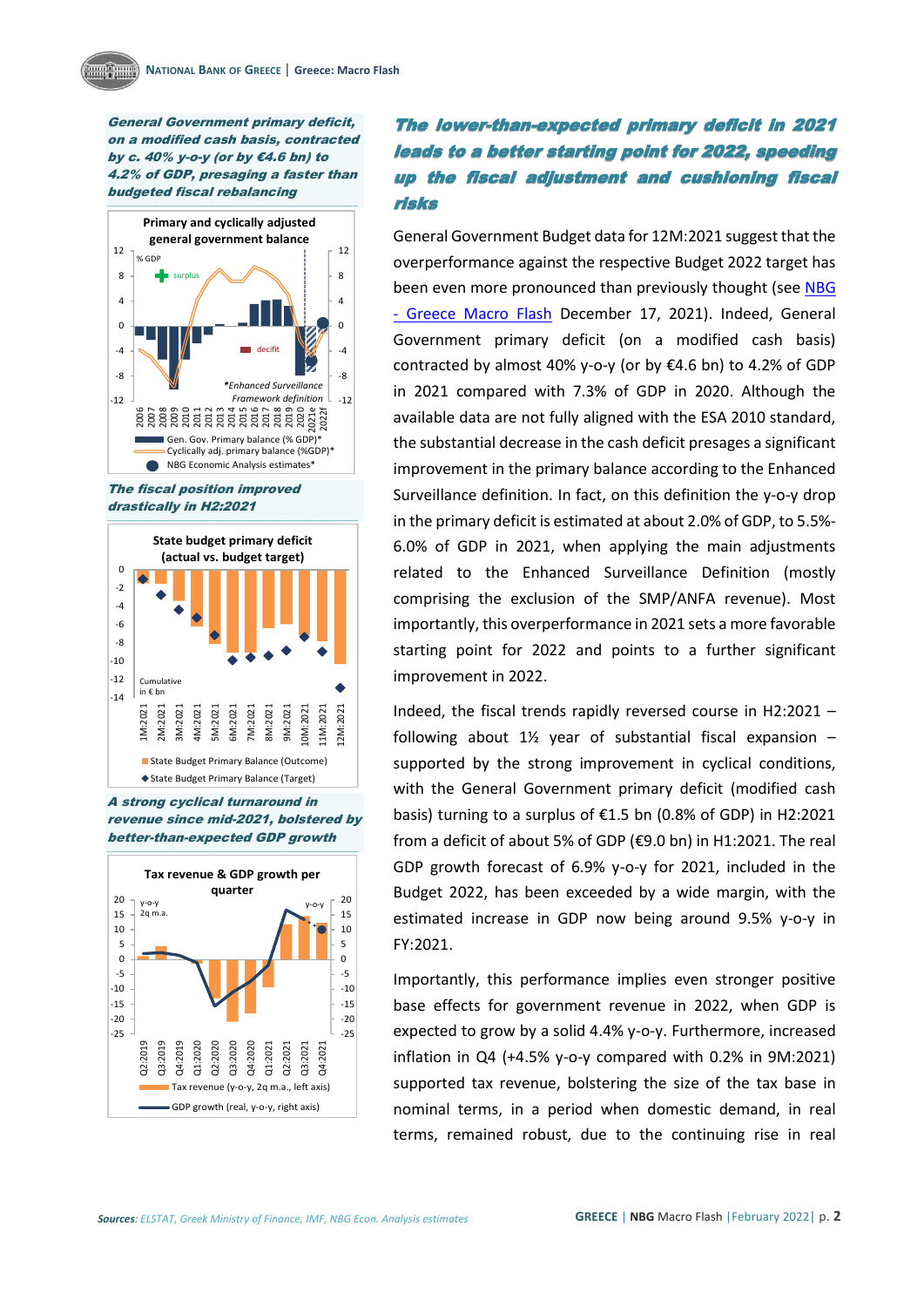The significant improvement in State budget tax revenue (11.4% y-o-y in 2021) reflects the buoyancy of VAT and CIT revenue



The gradual unwinding of support measures in the second half of 2021 and favorable cyclical conditions led to better-than-expected outturn in primary expenditure (y-o-y decline of 3.2% of GDP in 2021)



The improved fiscal outcome in 2021 sets <sup>a</sup> more favorable starting point for 2022 bolstering the fiscal adjustment

| Budget 2022 figures adjusted for the latest information                                   |         |        |        |
|-------------------------------------------------------------------------------------------|---------|--------|--------|
|                                                                                           | 2020    | 2021e  | 2022f  |
|                                                                                           |         | % GDP  |        |
| State budget balance (ESA 2010)                                                           | $-12,8$ | $-7,7$ | $-2,6$ |
| Net revenue                                                                               | 28,7    | 30,1   | 30,3   |
| of which tax revenue                                                                      | 26,9    | 27.5   | 27,6   |
| Primary expenditure                                                                       | 38,0    | 34,8   | 30,1   |
| Other Gen. Gov. Entities balance &<br>nat.account adjustments (ESA 2010<br>approximation) | 2,7     | 0,2    | 0,4    |
| <b>General government balance (ESA</b><br>2010)                                           | $-10,1$ | $-7,5$ | $-2,2$ |
| Interest payments                                                                         | 3,0     | 2,6    | 2,5    |
| <b>Enhanced Surv. adjustments</b>                                                         | $-0,8$  | $-0,7$ | 0,2    |
| <b>General government primary</b><br>balance                                              | $-7,9$  | $-5,5$ | 0,5    |
| Sources: Greek Ministry of Finance & NBG Econ. Analysis calculations                      |         |        |        |

disposable income in 9M (estimated at +12.0% y-o-y) and buoyant economic sentiment.

A €4.9 bn increase in tax revenue  $(+11.4\%$  v-o-v) – compared with an estimated nominal GDP growth of 9.8% – 0.7% of GDP above the 2022 Budget target, lowered the primary deficit by 0.5% of GDP on an annual basis. Specifically, the strength of economic recovery led to a stronger-than-expected rebound in VAT revenue – up by 16.1% y-o-y (or  $\epsilon$ 2.4 bn) in FY:2021 and  $\epsilon$ 0.4 bn above the annual target – accounting for nearly half of the estimated overperformance in total tax revenue in 2021.

However, the largest surprise came from corporate income tax (CIT) revenue that increased by an impressive 43% y-o-y ( $E1.0$  bn higher than in 2020 and €0.3 bn above the target for 2021), reflecting the sharp improvement in business activity. Indeed, business profits (as approximated by the gross operating surplus) rose by 14.8% y-o-y in 9M:2021 and appeared to remain on a steep upward trend through Q4:2021, with business turnover up by 21% y-o-y in FY:2021, exceeding by 4.9% its prepandemic level in FY:2019.

The strong turnaround in economic activity and better than expected labor market developments led PIT and excise tax revenue €0.5 bn and €0.1 bn higher than the respective budget targets. Nonetheless this improvement has been outpaced by nominal GDP growth, with their share in GDP declining by 0.7% on an annual basis.

On the expenditure side, the gradual unwinding of support measures in the second half of the year and favorable cyclical conditions led to better-than-expected outturn in primary expenditure, that declined by 3.2 pps of GDP on an annual basis (€1.8 bn lower than the Budget target) in 2021, despite the continued fiscal support related to Covid-19, and the compensation for damages from natural disasters (floods, wildfires) and energy-related subsidies.

The surplus in social security funds increased slightly to 0.6% of GDP in 2021 from 0.5% of GDP in 2020, supported by increasing employment especially in H2:2021, partly offsetting the 0.2 pp decline in the surplus of local governments as per cent of GDP.

In view of the above developments, NBG estimates that the General Government primary deficit in 2021, according to the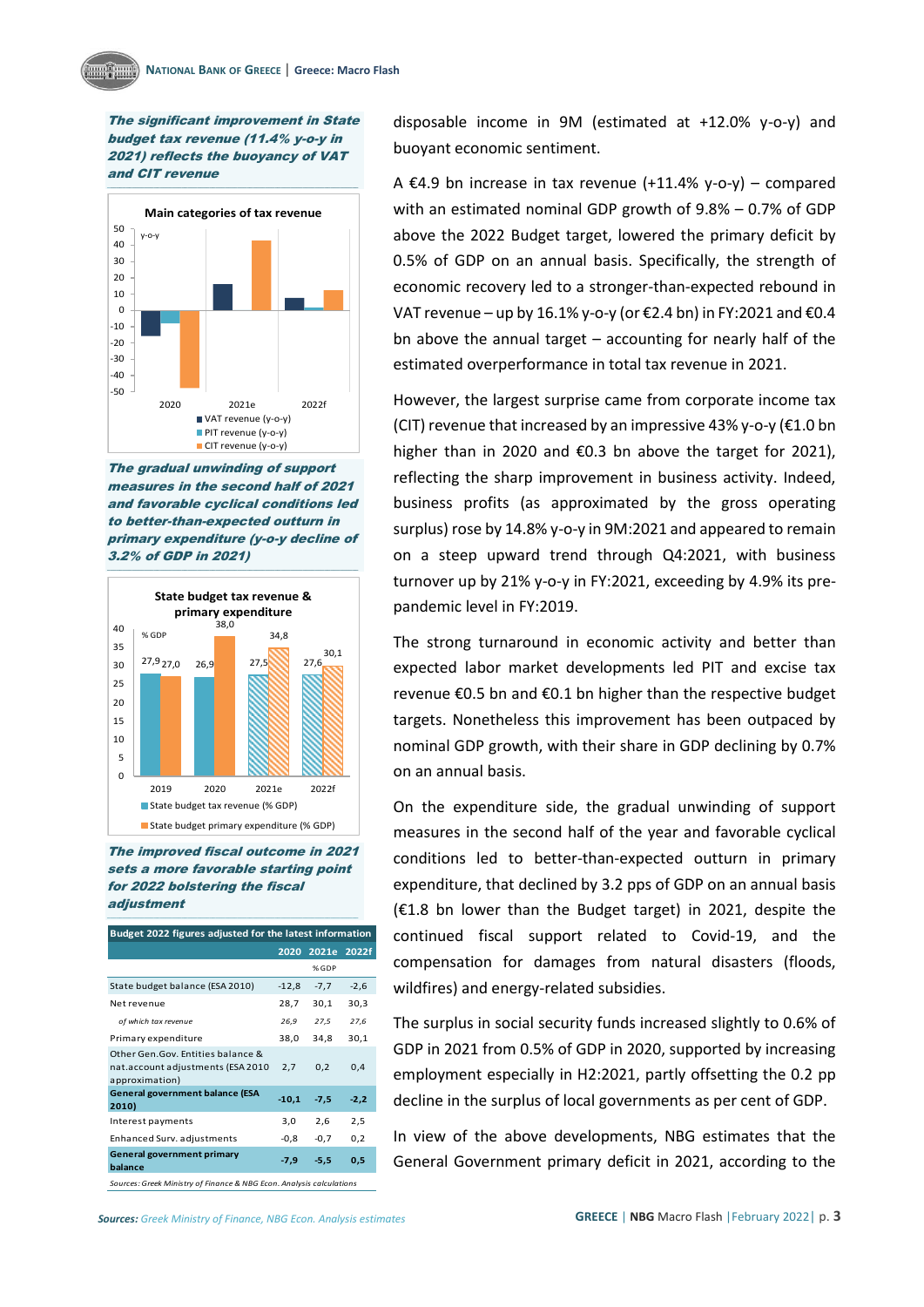### A strong increase in public investment, including RRF spending, to an 18-year high in 2022 cements the economic recovery



The Covid-related impact on public debt-to-GDP ratio is estimated to be fully reversed in 2022, much earlier than initially expected



Enhanced Surveillance definition, will decrease to about 5.5- 6.0% of GDP, compared with the 2022 Budget estimate of 7.3% and 7.9% in 2020. Most importantly, the more favorable starting point is expected to bolster the fiscal adjustment effort in 2022, with the primary government budget returning to a broadly balanced position in 2022, compared with a deficit of 1.2% of GDP estimated in the Budget assuming a gradual easing of the fiscal pressures related to the energy crisis over the course of 2021. This estimate takes into account the activation of new measures in early 2022 to cushion the impact of the ongoing energy-driven upsurge in inflation, the targeted support to firms and households still affected by the pandemic and the recently announced reduction in real estate taxation (ENFIA) with an additional fiscal cost of about 0.2% of GDP. Nonetheless the intensification of the energy crisis could pose additional fiscal challenges in 2022.

Τhis outcome is expected to be combined with, a substantial increase in public investment as indicated by Budget targets for 2022 (including expenditure financed by the RRF). PIB spending is planned to increase by 23% y-o-y to €11 bn in 2022 with the share of public investment in GDP climbing to an 18-year high of about 5.7%, supporting economic growth and giving rise to positive second-round effects on activity, given the high multiplier effect of public investment on GDP.

The above estimates are derived by applying prudent Budget assumptions, regarding the annual changes of all key budgetary components in 2022, to the seemingly stronger fiscal outcomes in FY:2021 and taking also into account the additional fiscal cost of measures announced in early 2022. In cyclically adjusted terms, the primary deficit is estimated in the vicinity of 3.0% of GDP in 2021 and is expected to return to a broadly balanced position in 2022, in conjunction with the sharp shrinkage in the output gap.

General government debt is projected to fall to 192% of GDP in 2021 (from 206% in 2020) and to below 183% in 2022; significantly lower than the respective Budget 2022 estimates of 197% and 190% respectively, due to the fiscal overperformance in 2021 and highly supportive cyclical conditions.